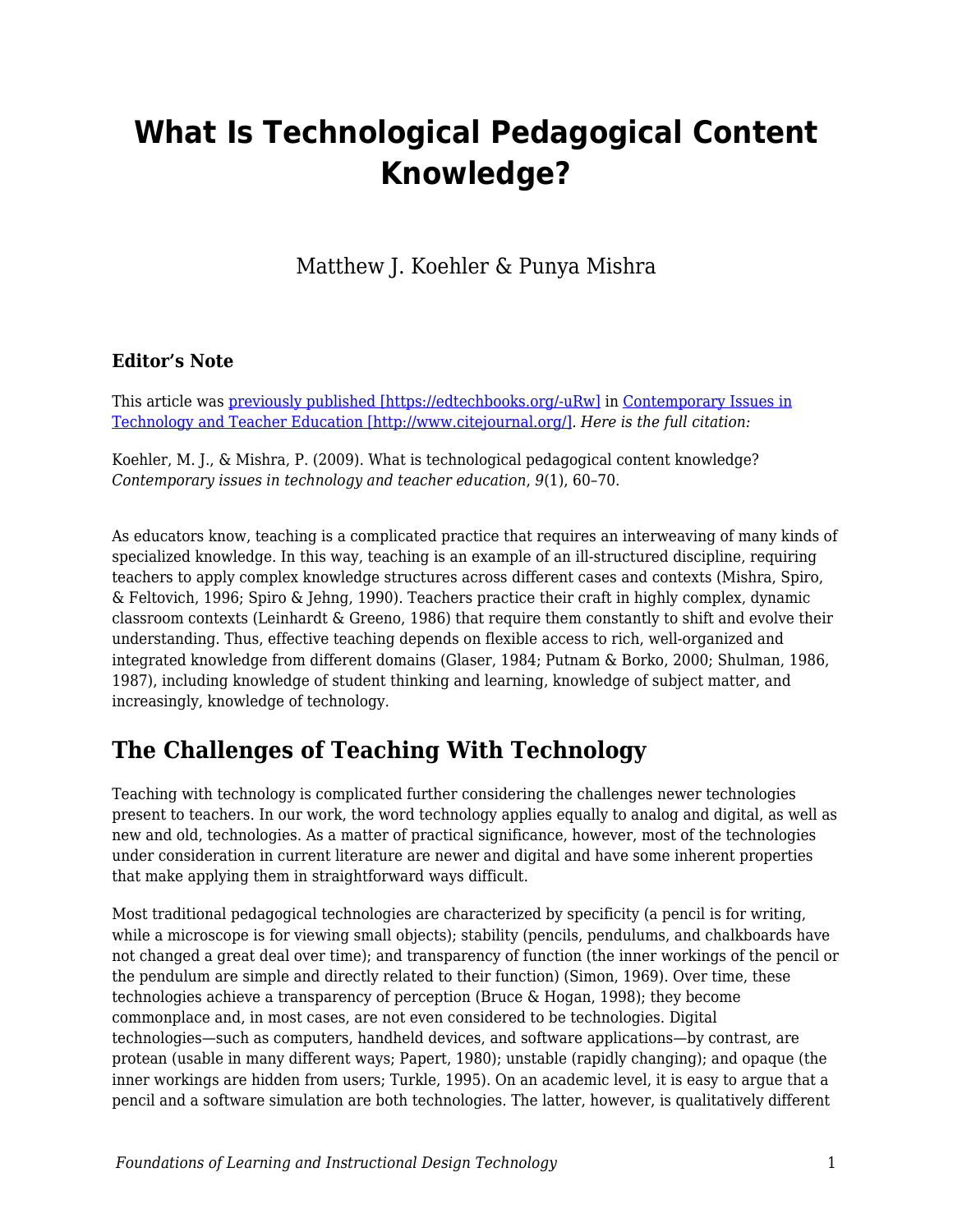in that its functioning is more opaque to teachers and offers fundamentally less stability than more traditional technologies. By their very nature, newer digital technologies, which are protean, unstable, and opaque, present new challenges to teachers who are struggling to use more technology in their teaching.

Also complicating teaching with technology is an understanding that technologies are neither neutral nor unbiased. Rather, particular technologies have their own propensities, potentials, affordances, and constraints that make them more suitable for certain tasks than others (Bromley, 1998; Bruce, 1993; Koehler & Mishra, 2008). Using email to communicate, for example, affords (makes possible and supports) asynchronous communication and easy storage of exchanges. Email does not afford synchronous communication in the way that a phone call, a face-to-face conversation, or instant messaging does. Nor does email afford the conveyance of subtleties of tone, intent, or mood possible with face-to-face communication. Understanding how these affordances and constraints of specific technologies influence what teachers do in their classrooms is not straightforward and may require rethinking teacher education and teacher professional development.

Social and contextual factors also complicate the relationships between teaching and technology. Social and institutional contexts are often unsupportive of teachers' efforts to integrate technology use into their work. Teachers often have inadequate (or inappropriate) experience with using digital technologies for teaching and learning. Many teachers earned degrees at a time when educational technology was at a very different stage of development than it is today. It is, thus, not surprising that they do not consider themselves sufficiently prepared to use technology in the classroom and often do not appreciate its value or relevance to teaching and learning. Acquiring a new knowledge base and skill set can be challenging, particularly if it is a time-intensive activity that must fit into a busy schedule. Moreover, this knowledge is unlikely to be used unless teachers can conceive of technology uses that are consistent with their existing pedagogical beliefs (Ertmer, 2005). Furthermore, teachers have often been provided with inadequate training for this task. Many approaches to teachers' professional development offer a one-size-fits-all approach to technology integration when, in fact, teachers operate in diverse contexts of teaching and learning.

#### **An Approach to Thinking about Technology Integration**

Faced with these challenges, how can teachers integrate technology into their teaching? An approach is needed that treats teaching as an interaction between what teachers know and how they apply what they know in the unique circumstances or contexts within their classrooms. There is no "one best way" to integrate technology into curriculum. Rather, *integration efforts should be creatively designed or structured for particular subject matter ideas in specific classroom contexts*. Honoring the idea that teaching with technology is a complex, ill-structured task, we propose that understanding approaches to successful technology integration requires educators to develop new ways of comprehending and accommodating this complexity.

At the heart of good teaching with technology are three core components: content, pedagogy, and technology, plus the relationships among and between them. The interactions between and among the three components, playing out differently across diverse contexts, account for the wide variations seen in the extent and quality of educational technology integration. These three knowledge bases (content, pedagogy, and technology) form the core of the technology, pedagogy, and content knowledge (TPACK) framework. An overview of the framework is provided in the following section, though more detailed descriptions may be found elsewhere (e.g., Koehler & 2008; Mishra & Koehler,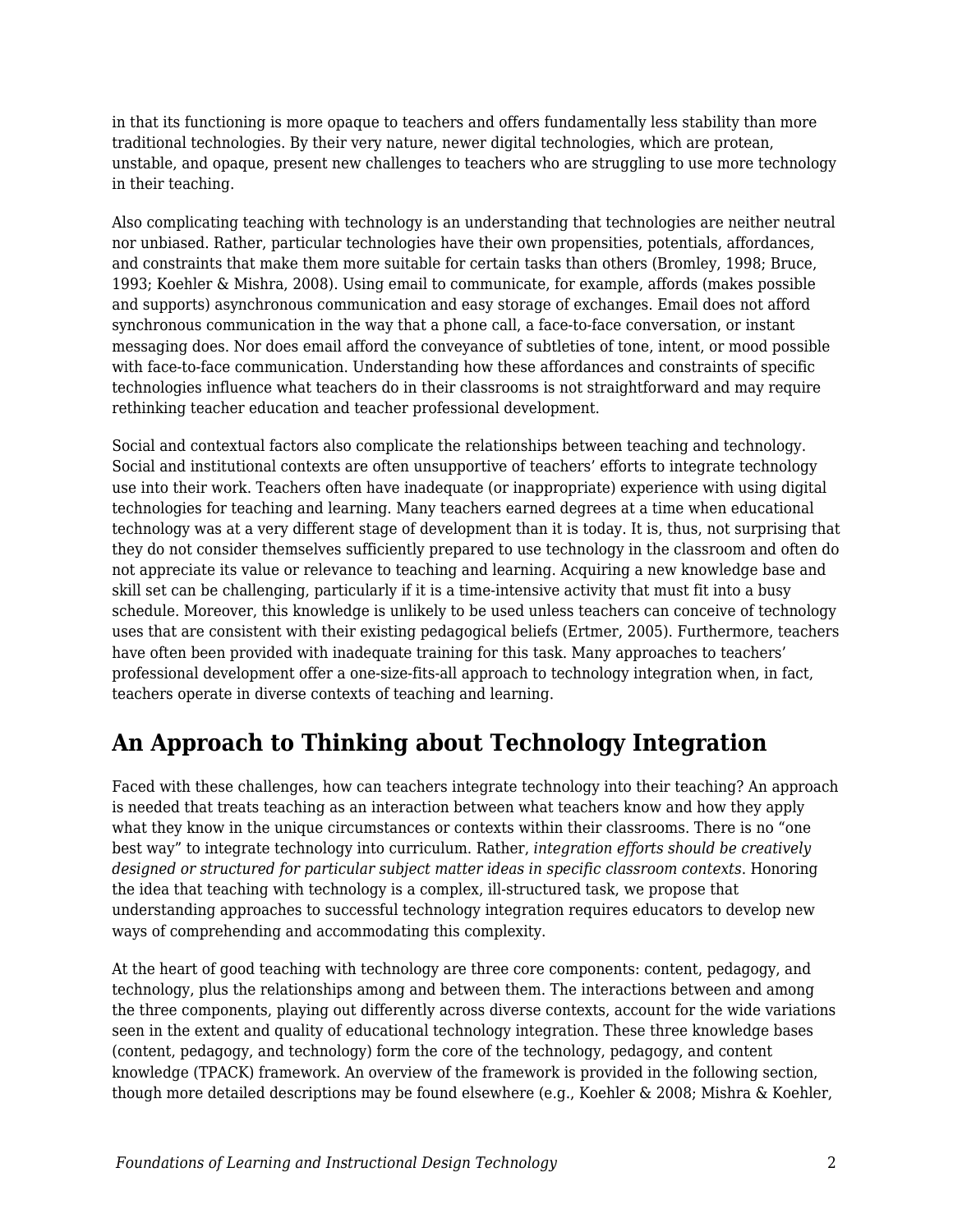2006). This perspective is consistent with that of other researchers and approaches that have attempted to extend Shulman's idea of pedagogical content knowledge (PCK) to include educational technology. (A comprehensive list of such approaches can be found at <http://www.tpck.org/>.)

# **The Tpack Framework**

The TPACK framework builds on Shulman's (1987, 1986) descriptions of PCK to describe how teachers' understanding of educational technologies and PCK interact with one another to produce effective teaching with technology. Other authors have discussed similar ideas, though often using different labeling schemes. The conception of TPACK described here has developed over time and through a series of publications, with the most complete descriptions of the framework found in Mishra and Koehler (2006) and Koehler and Mishra (2008).

In this model (see Figure 1), there are three main components of teachers' knowledge: content, pedagogy, and technology. Equally important to the model are the interactions between and among these bodies of knowledge, represented as PCK, TCK (technological content knowledge), TPK (technological pedagogical knowledge), and TPACK.



**Figure 1.** The TPACK framework and its knowledge components.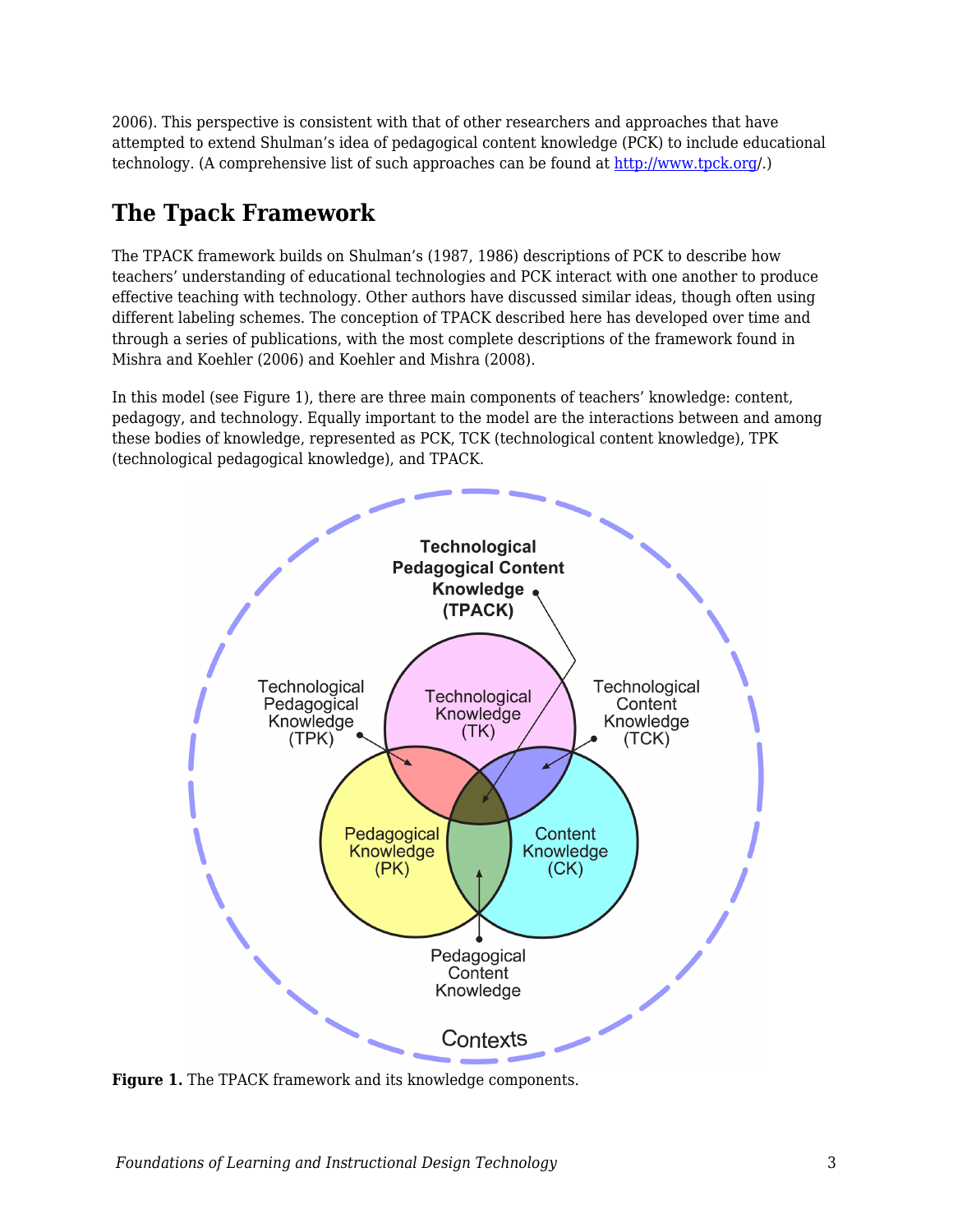#### **Content Knowledge**

Content knowledge (CK) is teachers' knowledge about the subject matter to be learned or taught. The content to be covered in middle school science or history is different from the content to be covered in an undergraduate course on art appreciation or a graduate seminar on astrophysics. Knowledge of content is of critical importance for teachers. As Shulman (1986) noted, this knowledge would include knowledge of concepts, theories, ideas, organizational frameworks, knowledge of evidence and proof, as well as established practices and approaches toward developing such knowledge. Knowledge and the nature of inquiry differ greatly between fields, and teachers should understand the deeper knowledge fundamentals of the disciplines in which they teach. In the case of science, for example, this would include knowledge of scientific facts and theories, the scientific method, and evidencebased reasoning. In the case of art appreciation, such knowledge would include knowledge of art history, famous paintings, sculptures, artists and their historical contexts, as well as knowledge of aesthetic and psychological theories for evaluating art.

The cost of not having a comprehensive base of content knowledge can be prohibitive; for example, students can receive incorrect information and develop misconceptions about the content area (National Research Council, 2000; Pfundt, & Duit, 2000). Yet content knowledge, in and of itself, is an ill-structured domain, and as the culture wars (Zimmerman, 2002), the Great Books controversies (Bloom, 1987; Casement, 1997; Levine, 1996), and court battles over the teaching of evolution (Pennock, 2001) demonstrate, issues relating to curriculum content can be areas of significant contention and disagreement.

# **Pedagogical Knowledge**

Pedagogical knowledge (PK) is teachers' deep knowledge about the processes and practices or methods of teaching and learning. They encompass, among other things, overall educational purposes, values, and aims. This generic form of knowledge applies to understanding how students learn, general classroom management skills, lesson planning, and student assessment. It includes knowledge about techniques or methods used in the classroom; the nature of the target audience; and strategies for evaluating student understanding. A teacher with deep pedagogical knowledge understands how students construct knowledge and acquire skills and how they develop habits of mind and positive dispositions toward learning. As such, pedagogical knowledge requires an understanding of cognitive, social, and developmental theories of learning and how they apply to students in the classroom.

# **Pedagogical Content Knowledge**

PCK is consistent with and similar to Shulman's idea of knowledge of pedagogy that is applicable to the teaching of specific content. Central to Shulman's conceptualization of PCK is the notion of the transformation of the subject matter for teaching. Specifically, according to Shulman (1986), this transformation occurs as the teacher interprets the subject matter, finds multiple ways to represent it, and adapts and tailors the instructional materials to alternative conceptions and students' prior knowledge. PCK covers the core business of teaching, learning, curriculum, assessment and reporting, such as the conditions that promote learning and the links among curriculum, assessment, and pedagogy. An awareness of common misconceptions and ways of looking at them, the importance of forging connections among different content-based ideas, students' prior knowledge, alternative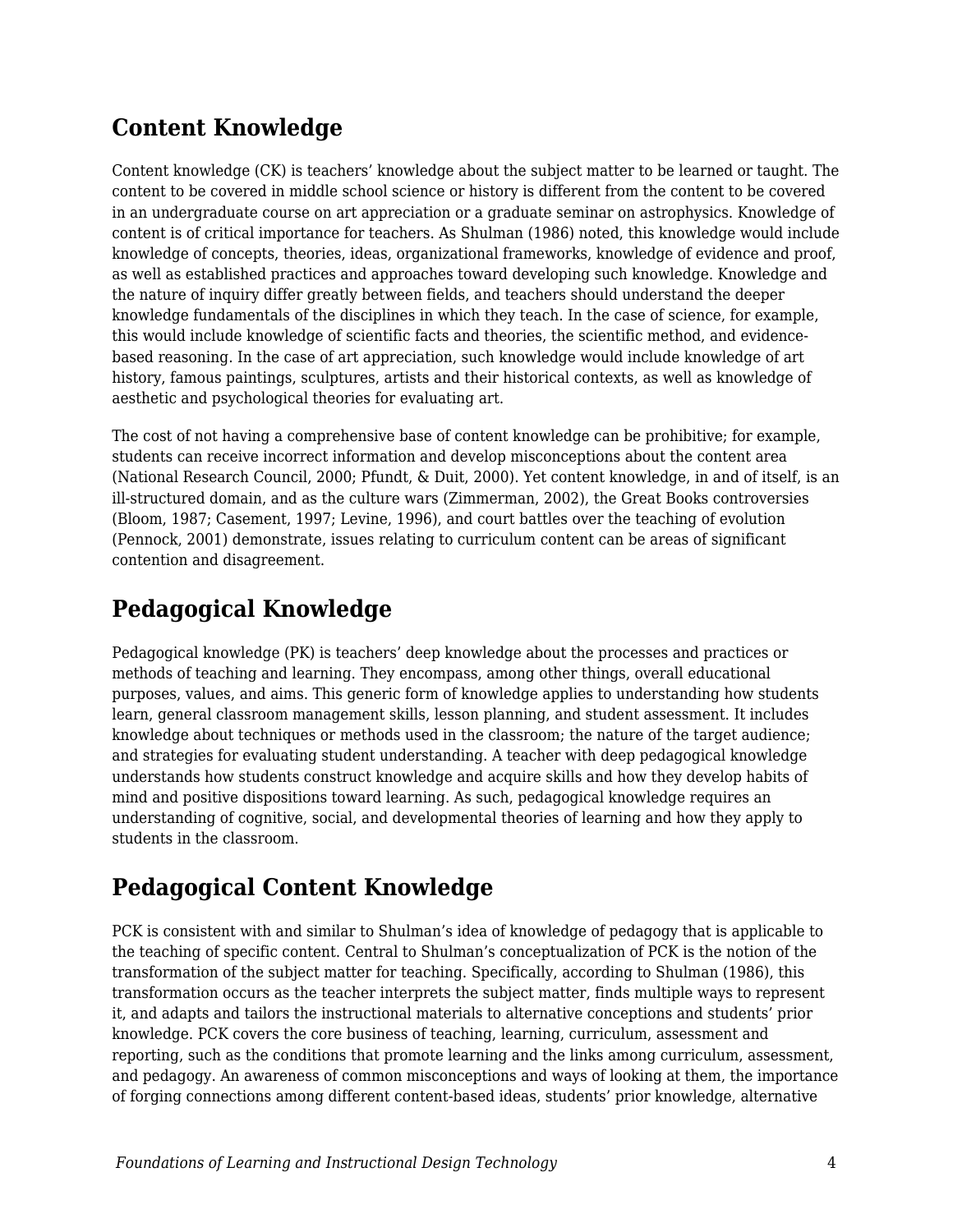teaching strategies, and the flexibility that comes from exploring alternative ways of looking at the same idea or problem are all essential for effective teaching.

# **Technology Knowledge**

Technology knowledge (TK) is always in a state of flux—more so than the other two core knowledge domains in the TPACK framework (pedagogy and content). Thus, defining it is notoriously difficult. Any definition of technology knowledge is in danger of becoming outdated by the time this text has been published. That said, certain ways of thinking about and working with technology can apply to all technology tools and resources.

The definition of TK used in the TPACK framework is close to that of Fluency of Information Technology (FITness), as proposed by the Committee of Information Technology Literacy of the National Research Council (NRC, 1999). They argue that FITness goes beyond traditional notions of computer literacy to require that persons understand information technology broadly enough to apply it productively at work and in their everyday lives, to recognize when information technology can assist or impede the achievement of a goal, and to continually adapt to changes in information technology. FITness, therefore, requires a deeper, more essential understanding and mastery of information technology for information processing, communication, and problem solving than does the traditional definition of computer literacy. Acquiring TK in this manner enables a person to accomplish a variety of different tasks using information technology and to develop different ways of accomplishing a given task. This conceptualization of TK does not posit an "end state," but rather sees it developmentally, as evolving over a lifetime of generative, open-ended interaction with technology.

# **Technological Content Knowledge**

Technology and content knowledge have a deep historical relationship. Progress in fields as diverse as medicine, history, archeology, and physics have coincided with the development of new technologies that afford the representation and manipulation of data in new and fruitful ways. Consider Roentgen's discovery of X-rays or the technique of carbon-14 dating and the influence of these technologies in the fields of medicine and archeology. Consider also how the advent of the digital computer changed the nature of physics and mathematics and placed a greater emphasis on the role of simulation in understanding phenomena. Technological changes have also offered new metaphors for understanding the world. Viewing the heart as a pump, or the brain as an informationprocessing machine are just some of the ways in which technologies have provided new perspectives for understanding phenomena. These representational and metaphorical connections are not superficial. They often have led to fundamental changes in the natures of the disciplines.

Understanding the impact of technology on the practices and knowledge of a given discipline is critical to developing appropriate technological tools for educational purposes. The choice of technologies affords and constrains the types of content ideas that can be taught. Likewise, certain content decisions can limit the types of technologies that can be used. Technology can constrain the types of possible representations, but also can afford the construction of newer and more varied representations. Furthermore, technological tools can provide a greater degree of flexibility in navigating across these representations.

TCK, then, is an understanding of the manner in which technology and content influence and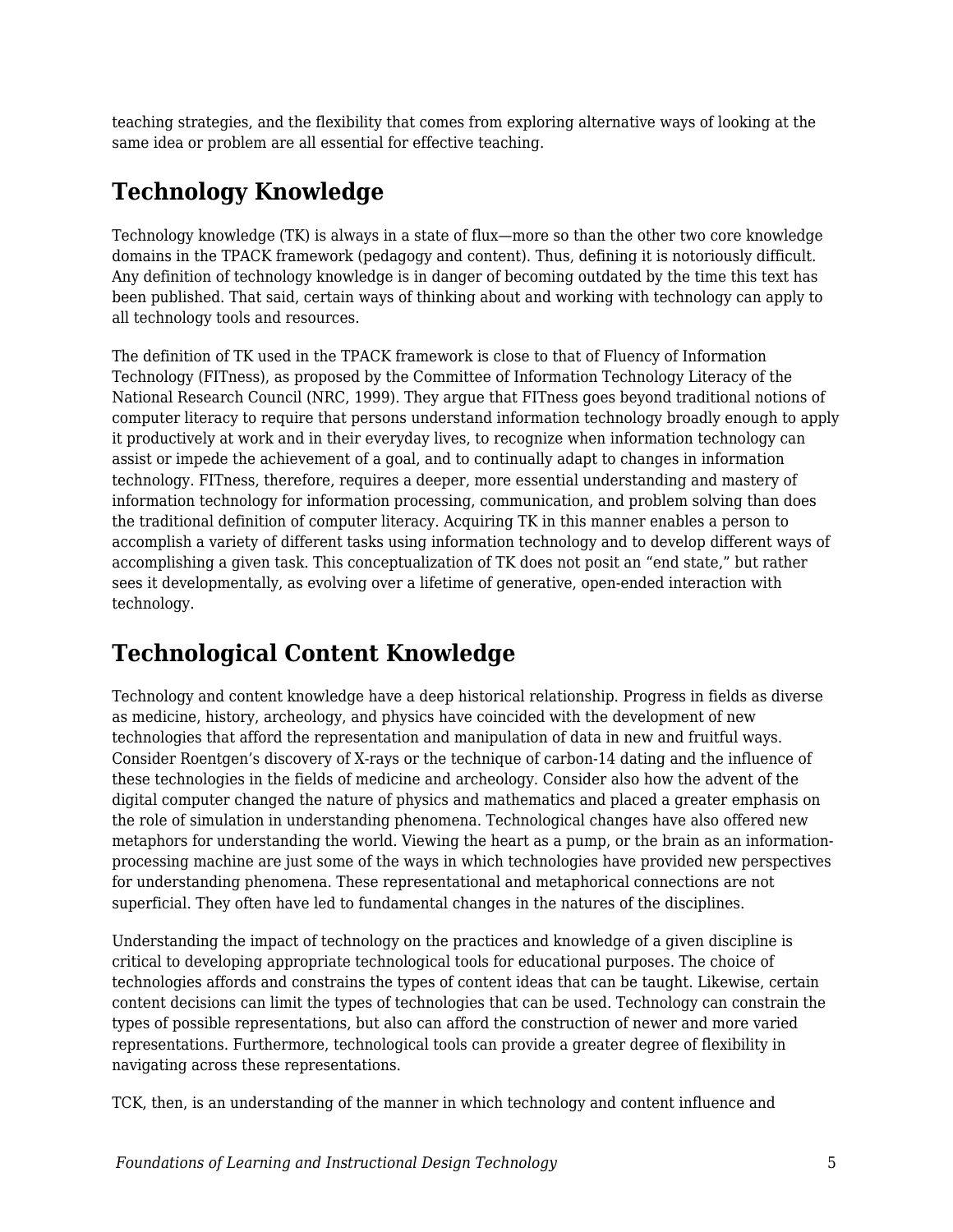constrain one another. Teachers need to master more than the subject matter they teach; they must also have a deep understanding of the manner in which the subject matter (or the kinds of representations that can be constructed) can be changed by the application of particular technologies. Teachers need to understand which specific technologies are best suited for addressing subject-matter learning in their domains and how the content dictates or perhaps even changes the technology—or vice versa.

# **Technological Pedagogical Knowledge**

TPK is an understanding of how teaching and learning can change when particular technologies are used in particular ways. This includes knowing the pedagogical affordances and constraints of a range of technological tools as they relate to disciplinarily and developmentally appropriate pedagogical designs and strategies. To build TPK, a deeper understanding of the constraints and affordances of technologies and the disciplinary contexts within which they function is needed.

For example, consider how whiteboards may be used in classrooms. Because a whiteboard is typically immobile, visible to many, and easily editable, its uses in classrooms are presupposed. Thus, the whiteboard is usually placed at the front of the classroom and is controlled by the teacher. This location imposes a particular physical order in the classroom by determining the placement of tables and chairs and framing the nature of student-teacher interaction, since students often can use it only when called upon by the teacher. However, it would be incorrect to say that there is only one way in which whiteboards can be used. One has only to compare the use of a whiteboard in a brainstorming meeting in an advertising agency setting to see a rather different use of this technology. In such a setting, the whiteboard is not under the purview of a single individual. It can be used by anybody in the group, and it becomes the focal point around which discussion and the negotiation/construction of meaning occurs. An understanding of the affordances of technology and how they can be leveraged differently according to changes in context and purposes is an important part of understanding TPK.

TPK becomes particularly important because most popular software programs are not designed for educational purposes. Software programs such as the Microsoft Office Suite (Word, PowerPoint, Excel, Entourage, and MSN Messenger) are usually designed for business environments. Web-based technologies such as blogs or podcasts are designed for purposes of entertainment, communication, and social networking. Teachers need to reject functional fixedness (Duncker, 1945) and develop skills to look beyond most common uses for technologies, reconfiguring them for customized pedagogical purposes. Thus, TPK requires a forward-looking, creative, and open-minded seeking of technology use, not for its own sake but for the sake of advancing student learning and understanding.

# **Technology, Pedagogy, and Content Knowledge**

TPACK is an emergent form of knowledge that goes beyond all three "core" components (content, pedagogy, and technology). Technological pedagogical content knowledge is an understanding that emerges from interactions among content, pedagogy, and technology knowledge. Underlying truly meaningful and deeply skilled teaching with technology, TPACK is different from knowledge of all three concepts individually. Instead, TPACK is the basis of effective teaching with technology, requiring an understanding of the representation of concepts using technologies; pedagogical techniques that use technologies in constructive ways to teach content; knowledge of what makes concepts difficult or easy to learn and how technology can help redress some of the problems that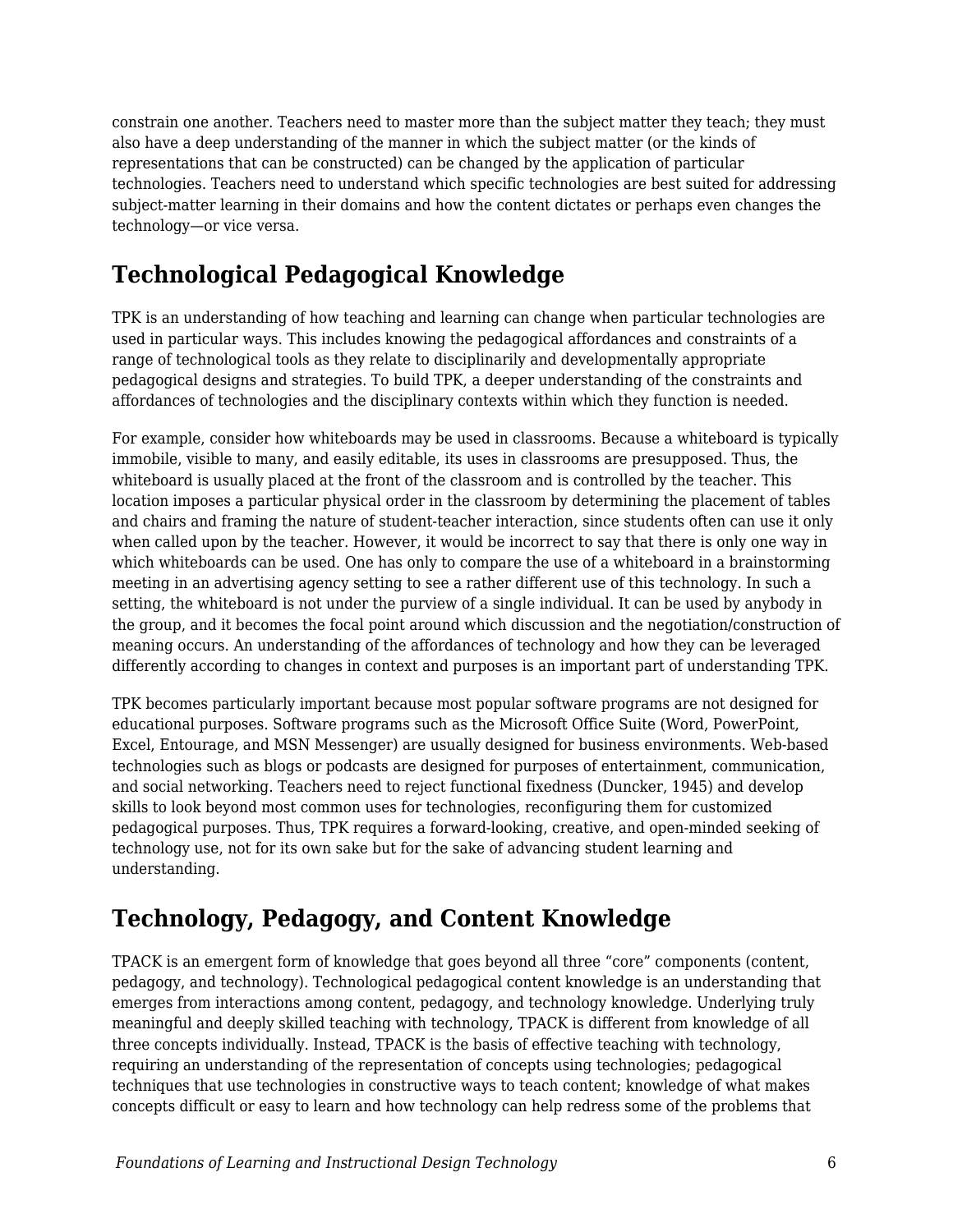students face; knowledge of students' prior knowledge and theories of epistemology; and knowledge of how technologies can be used to build on existing knowledge to develop new epistemologies or strengthen old ones.

By simultaneously integrating knowledge of technology, pedagogy and content, expert teachers bring TPACK into play any time they teach. Each situation presented to teachers is a unique combination of these three factors, and accordingly, there is no single technological solution that applies for every teacher, every course, or every view of teaching. Rather, solutions lie in the ability of a teacher to flexibly navigate the spaces defined by the three elements of content, pedagogy, and technology and the complex interactions among these elements in specific contexts. Ignoring the complexity inherent in each knowledge component or the complexities of the relationships among the components can lead to oversimplified solutions or failure. Thus, teachers need to develop fluency and cognitive flexibility not just in each of the key domains (T, P, and C), but also in the manner in which these domains and contextual parameters interrelate, so that they can construct effective solutions. This is the kind of deep, flexible, pragmatic, and nuanced understanding of teaching with technology we involved in considering TPACK as a professional knowledge construct.

The act of seeing technology, pedagogy, and content as three interrelated knowledge bases is not straightforward. As said before,

. . . separating the three components (content, pedagogy, and technology) . . . is an analytic act and one that is difficult to tease out in practice. In actuality, these components exist in a state of dynamic equilibrium or, as the philosopher Kuhn (1977) said in a different context, in a state of "essential tension". . . . Viewing any of these components in isolation from the others represents a real disservice to good teaching. Teaching and learning with technology exist in a dynamic transactional relationship (Bruce, 1997; Dewey & Bentley, 1949; Rosenblatt, 1978) between the three components in our framework; a change in any one of the factors has to be "compensated" by changes in the other two. (Mishra & Koehler, 2006, p. 1029)

This compensation is most evident whenever using a new educational technology suddenly forces teachers to confront basic educational issues and reconstruct the dynamic equilibrium among all three elements. This view inverts the conventional perspective that pedagogical goals and technologies are derived from content area curricula. Things are rarely that simple, particularly when newer technologies are employed. The introduction of the Internet, for example—particularly the rise of online learning—is an example of the arrival of a technology that forced educators to think about core pedagogical issues, such as how to represent content on the Web and how to connect students with subject matter and with one another (Peruski & Mishra, 2004).

Teaching with technology is a difficult thing to do well. The TPACK framework suggests that content, pedagogy, technology, and teaching/learning contexts have roles to play individually and together. Teaching successfully with technology requires continually creating, maintaining, and re-establishing a dynamic equilibrium among all components. It is worth noting that a range of factors influences how this equilibrium is reached.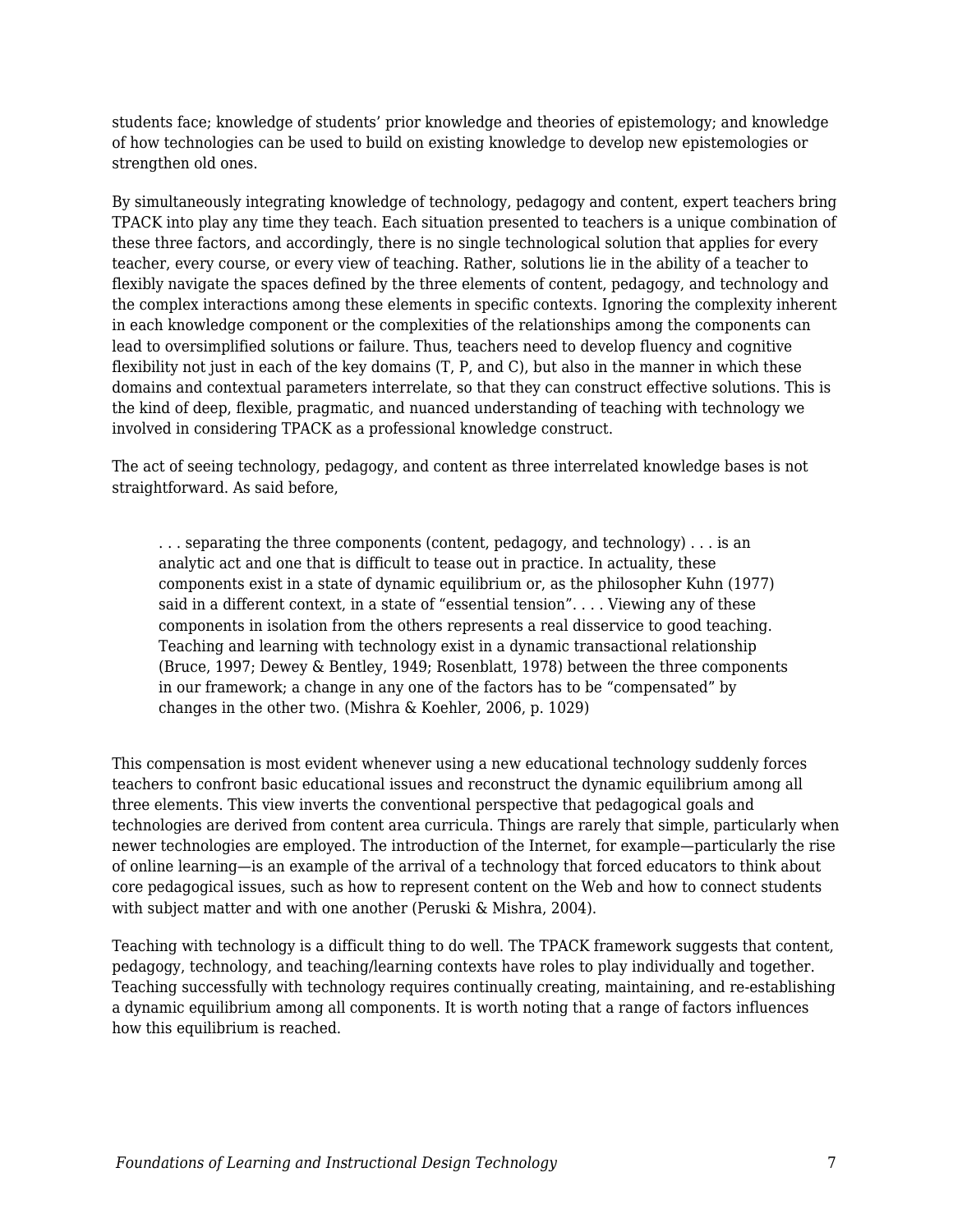#### **Implications of the Tpack Framework**

We have argued that teaching is a complex, ill-structured domain. Underlying this complexity, however, are three key components of teacher knowledge: understanding of content, understanding of teaching, and understanding of technology. The complexity of technology integration comes from an appreciation of the rich connections of knowledge among these three components and the complex ways in which these are applied in multifaceted and dynamic classroom contexts.

Since the late 1960's a strand of educational research has aimed at understanding and explaining "how and why the observable activities of teachers' professional lives take on the forms and functions they do" (Clark & Petersen, 1986, p. 255; Jackson, 1968). A primary goal of this research is to understand the relationships between two key domains: (a) teacher thought processes and knowledge and (b) teachers' actions and their observable effects. The current work on the TPACK framework seeks to extend this tradition of research and scholarship by bringing technology integration into the kinds of knowledge that teachers need to consider when teaching. The TPACK framework seeks to assist the development of better techniques for discovering and describing how technology-related professional knowledge is implemented and instantiated in practice. By better describing the types of knowledge teachers need (in the form of content, pedagogy, technology, contexts and their interactions), educators are in a better position to understand the variance in levels of technology integration occurring.

In addition, the TPACK framework offers several possibilities for promoting research in teacher education, teacher professional development, and teachers' use of technology. It offers options for looking at a complex phenomenon like technology integration in ways that are now amenable to analysis and development. Moreover, it allows teachers, researchers, and teacher educators to move beyond oversimplified approaches that treat technology as an "add-on" instead to focus again, and in a more ecological way, upon the connections among technology, content, and pedagogy as they play out in classroom contexts.

#### **References**

Bloom, A. (1987). *The closing of the American mind: How higher education has failed democracy and impoverished the souls of today's students*. New York: Simon and Schuster.

Bromley, H. (1998). Introduction: Data-driven democracy? Social assessment of educational computing. In H. Bromley & M. Apple (Eds.), *Education, technology, power* (pp. 1–28). Albany, NY: SUNY Press.

Bruce, B. C. (1993). Innovation and social change. In B. C. Bruce, J. K. Peyton, & T. Batson (Eds.), *Network-based classrooms* (pp. 9–32). Cambridge, UK: Cambridge University Press.

Bruce, B. C. (1997). Literacy technologies: What stance should we take? *Journal of Literacy Research, 29*(2), 289–309.

Bruce, B. C., & Hogan, M. C. (1998). The disappearance of technology: Toward an ecological model of literacy. In D. Reinking, M. McKenna, L. Labbo, & R. Kieffer (Eds.), *Handbook of literacy and technology: Transformations in a post-typographic world*(pp. 269–281). Hillsdale, NJ: Erlbaum.

Casement, W. (1997). *The great canon controversy: The battle of the books in higher education.*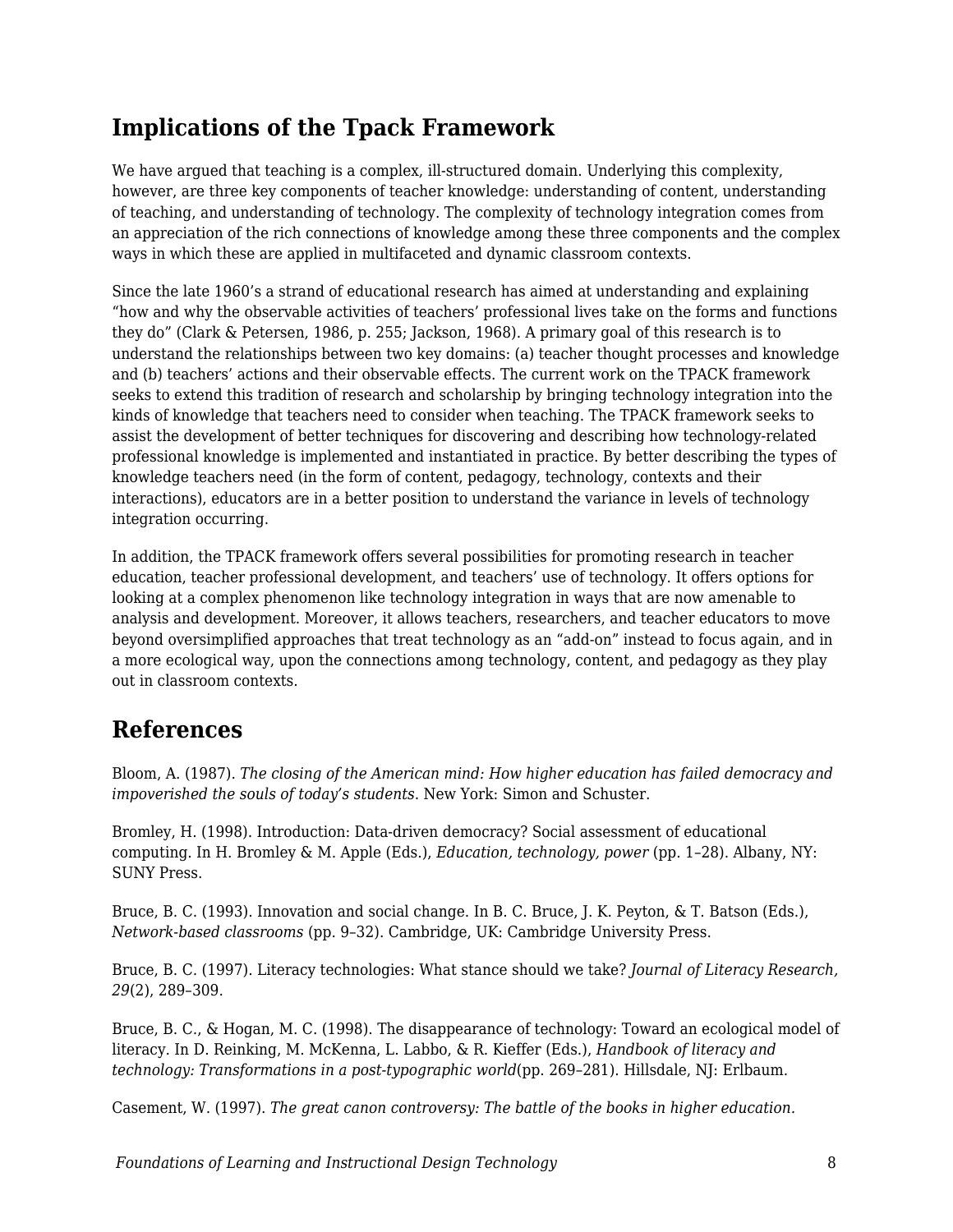Somerset, NJ: Transaction Publishers.

Clark, C. M., & Peterson, P. (1986). Teachers' thought processes. In M. C. Wittrock (Ed.), *Handbook of research on teaching* (3rd ed.; pp. 255–296). New York: Macmillan.

Dewey, J., & Bentley, A.F. (1949). *Knowing and the known*. Boston: Beacon.

Duncker, K. (1945). On problem solving. *Psychological Monographs, 58*(5), 1–110.

Ertmer, P. A. (2005). Teacher pedagogical beliefs: The final frontier in our quest for technology integration. *Educational Technology, Research and Development, 53*(4), 25–39.

Glaser. R. (1984). Education and thinking: The role of knowledge. *American Psychology, 39*(2), 93–104.

Jackson, P. W. (1968). *Life in the classroom.* New York: Holt, Rinehart and Winston.

Koehler, M.J., & Mishra, P. (2008). Introducing TPCK. AACTE Committee on Innovation and Technology (Ed.), *The handbook of technological pedagogical content knowledge (TPCK) for educators* (pp. 3–29). Mahwah, NJ: Lawrence Erlbaum Associates.

Kuhn, T. (1977). *The essential tension.* Chicago, IL: The University of Chicago Press.

Leinhardt, G., & Greeno, J.G. (1986). The cognitive skill of teaching. *Journal of Educational Psychology, 78*(2), 75–95.

Levine, L. W. (1996). *The opening of the American mind. Canons, culture, and history.*Boston: Beacon Press.

Mishra, P., Spiro, R.J., & Feltovich, P.J. (1996). Technology, representation, and cognition: The prefiguring of knowledge in cognitive flexibility hypertexts. In H. van Oostendorp & A. de Mul (Eds.), *Cognitive aspects of electronic text processing* (pp. 287–305). Norwood, NJ: Ablex.

Mishra, P., & Koehler, M. (2007). Technological pedagogical content knowledge (TPCK): Confronting the wicked problems of teaching with technology. In C. Crawford et al. (Eds.), *Proceedings of Society for Information Technology and Teacher Education International Conference 2007* (pp. 2214–2226). Chesapeake, VA: Association for the Advancement of Computing in Education.

Mishra, P., & Koehler, M.J. (2006). Technological pedagogical content knowledge: A framework for integrating technology in teacher knowledge. *Teachers College Record, 108*(6), 1017–1054.

National Research Council. (1999). *Being fluent with information technology literacy. Computer science and telecommunications board commission on physical sciences, mathematics, and applications.* Washington, DC: National Academy Press.

National Research Council. (2000) *How people learn: Brain, mind, experience, and school*. Washington, DC: National Academy Press.

Papert, S. (1980): *Mindstorms: Children, computers and powerful ideas*. New York: Basic Books.

Pennock, R. (2001). *Intelligent design creationism and its critics: Philosophical, theological &*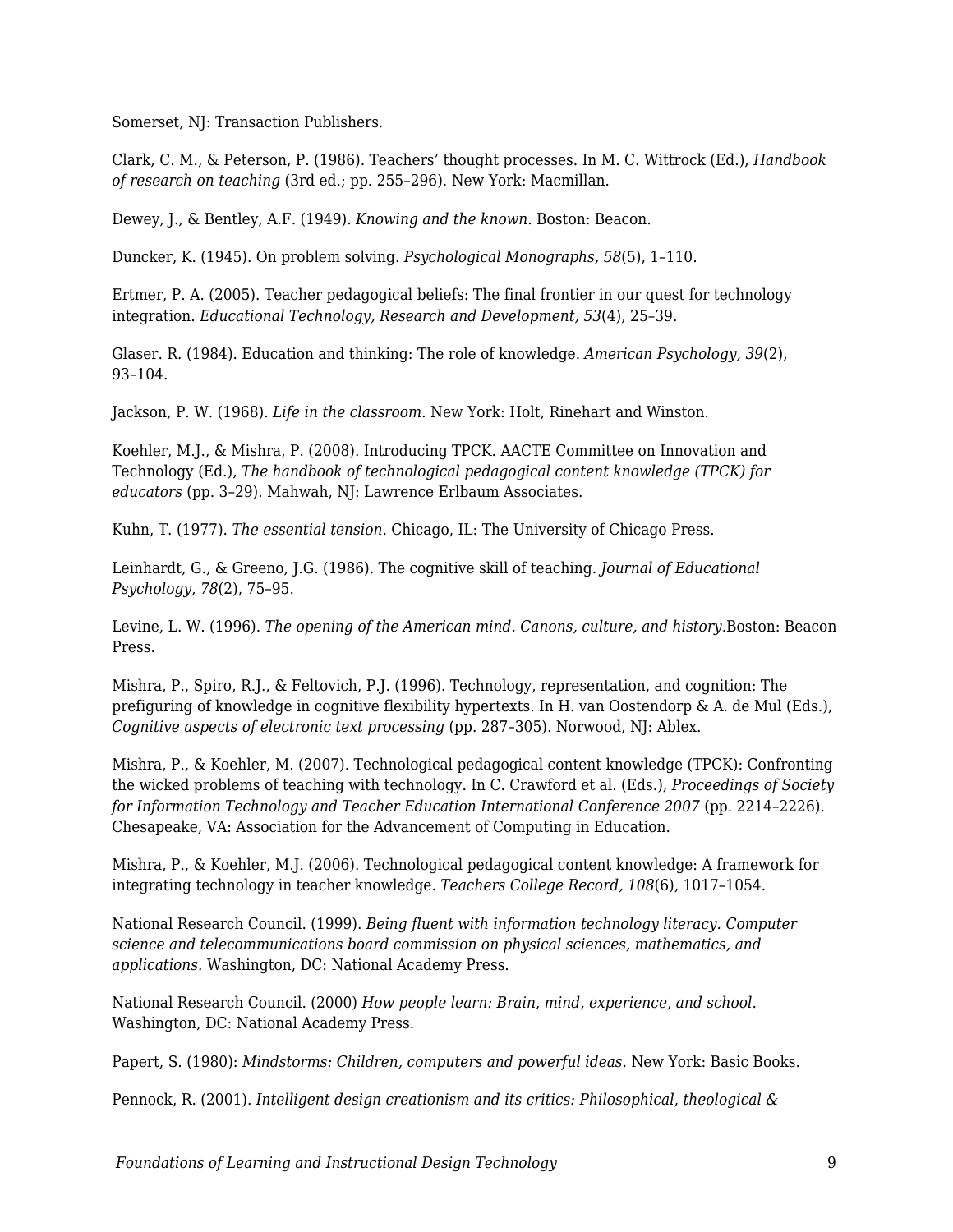*scientific perspectives*. Cambridge, MA: MIT Press.

Peruski, L., & Mishra, P. (2004). Webs of activity in online course design and teaching. *ALT-J: Research in Learning Technology, 12*(1), 37–49.

Pfundt, H., & Duit, R. (2000). *Bibliography: Student's alternative frameworks and science education* (5th ed*.).* Kiel, Germany: University of Kiel.

Putnam, R.T., & Borko, H. (2000). What do new views of knowledge and thinking have to say about research on teacher learning? *Educational Researcher, 29*(1), 4–15.

Rosenblatt, L.M. (1978). *The reader, the text, the poem: The transactional theory of literary work*. Carbondale, IL: Southern Illinois University Press.

Shulman, L. (1986). Those who understand: Knowledge growth in teaching.*Educational Researcher, 15*(2), 4–14.

Shulman, L. S. (1987). Knowledge and teaching: Foundations of the new reform.*Harvard Educational Review, 57*(1), 1–22.

Simon, H. (1969). *Sciences of the artificial*. Cambridge, MA: MIT Press.

Spiro, R.J., & Jehng, J.-Ch. (1990), Cognitive flexibility and hypertext: Theory and technology for the nonlinear and mutlidimensional traversal of complex subject matter. In D. Nix & R. Spiro (Eds.), *Cognition, education, and multimedia: Exploring ideas in high technology* (pp. 163–204). Hillsdale, NJ: Lawrence Erlbaum Associates.

Turkle, S. (1995). *Life on the screen: Identity in the age of the Internet*. New York: Simon & Schuster.

Zimmerman, J. (2002). *Whose America? Culture wars in the public schools*. Cambridge, MA: Harvard University Press.



Please complete this short survey to provide feedback on this chapter: <http://bit.ly/WhatIsTPACK>

#### **Author Note:**

The authors contributed equally to this work. We rotate order of authorship in our writing.